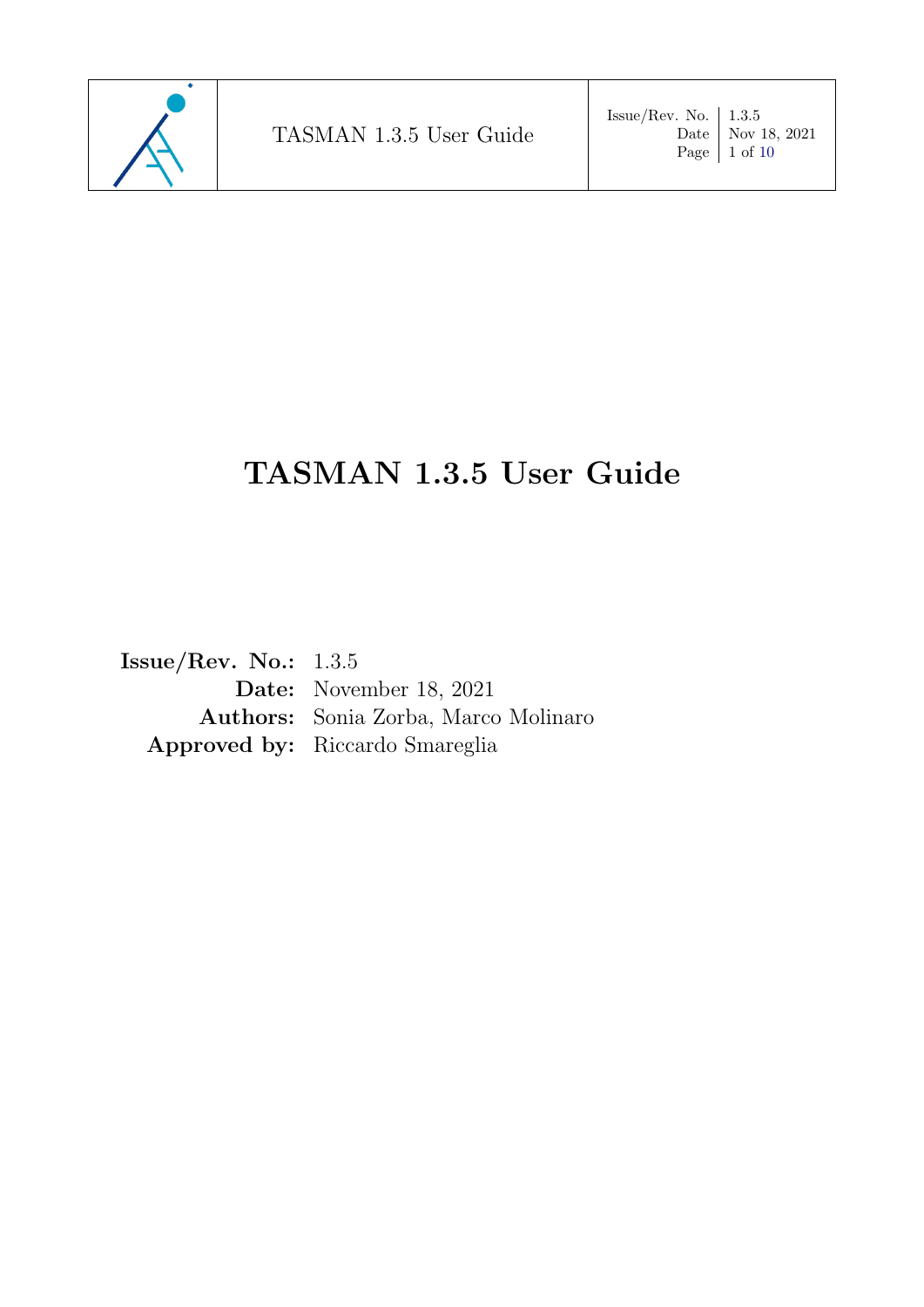

Date | Nov 18, 2021

Issue/Rev. No.: 1.3.5 Date: November 18, 2021 Authors: Sonia Zorba, Marco Molinaro Approved by: Riccardo Smareglia

# Contents

|                | 1 Introduction                                                                                          | 3                       |
|----------------|---------------------------------------------------------------------------------------------------------|-------------------------|
| $\mathbf{2}$   | Requirements<br>2.1<br>$2.2^{\circ}$                                                                    | 3                       |
| $\mathbf{3}$   | Installation<br>3.1<br>3.2<br>3.3                                                                       | 3                       |
| $\overline{4}$ | Naming convention                                                                                       | $\overline{\mathbf{4}}$ |
| $5^{\circ}$    | <b>Usage</b><br>5.2<br>5.3<br>5.4<br>5.4.2<br>5.5                                                       | $\overline{\mathbf{4}}$ |
| 6              | <b>Advanced configuration</b><br>6.1<br>6.1.1 Example: extending the TAP_SCHEMA standard 1.1 version 10 | 9                       |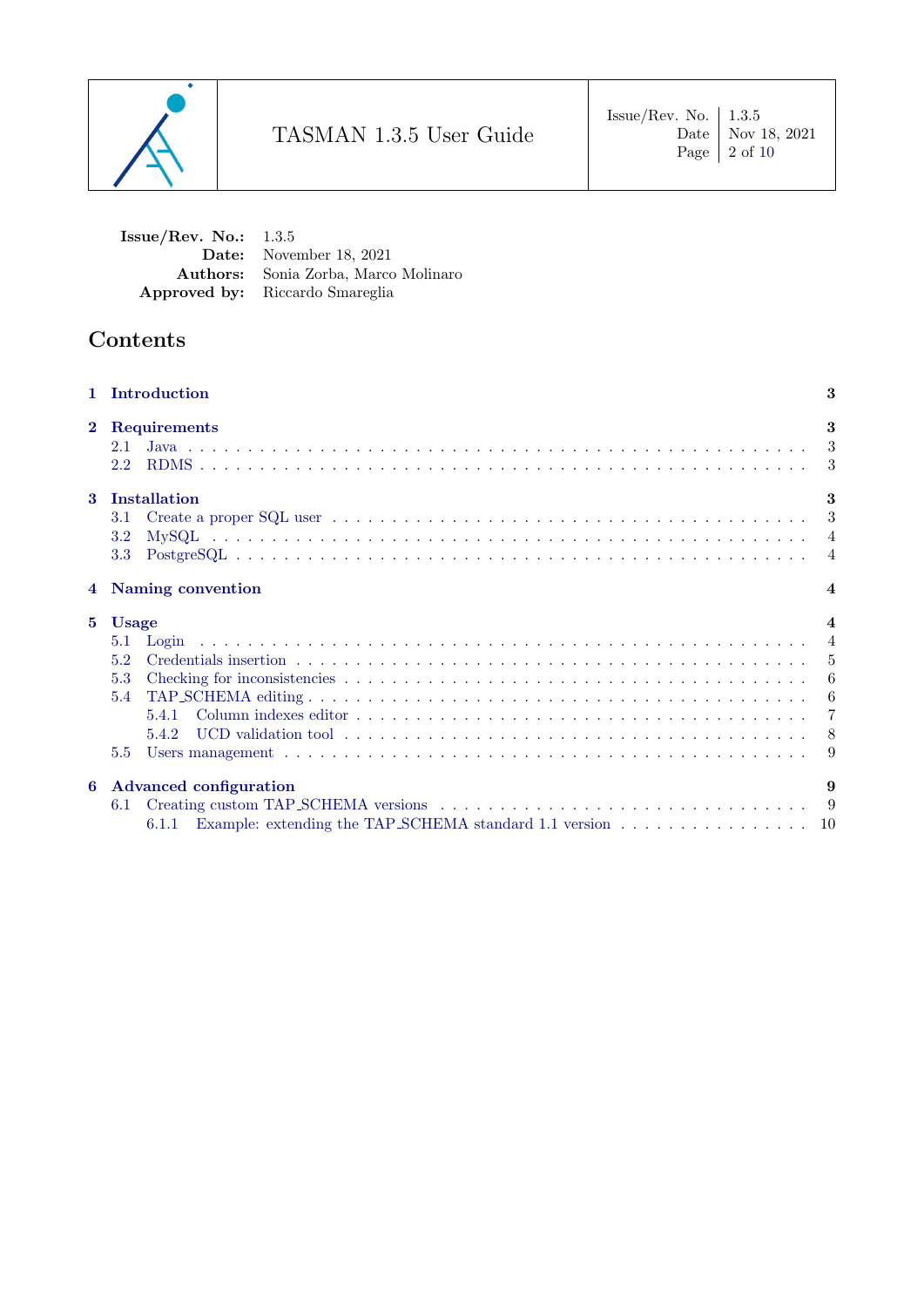

# <span id="page-2-0"></span>1 Introduction

TAP SCHEMA is a particular database schema defined in the Table Access Protocol (TAP) IVOA Standard. It is intended for containing metadata related to a TAP service, like schemata, tables and columns exposed by the service or datatype, indexing, description and other information about columns.

TASMAN is a Java EE application that provides a graphical user interface that can be used to create or edit a TAP SCHEMA also by people that don't have specific SQL skills.

TASMAN simplest set up consists in installing it on the same machine that is storing the database from which you want to create a TAP\_SCHEMA and that will store the TAP\_SCHEMA itself. However, TASMAN can act as a client for an arbitrary numbers of database servers. In that case you have to use TASMAN with a SQL user having proper permissions (see [subsection 3.1\)](#page-2-5).

# <span id="page-2-1"></span>2 Requirements

### <span id="page-2-2"></span>2.1 Java

<span id="page-2-3"></span>TASMAN needs Java 8 or higher.

# 2.2 RDMS

Currently TASMAN supports:

- MySQL (tested on version 5.6+) or MariaDB;
- PostgreSQL (tested on version  $9.3+)$ ;

<span id="page-2-4"></span>Note: we have done more testing on MySQL.

# 3 Installation

There are 2 ways for installing TASMAN:

- installing the embedded version: this consists in simply executing the self-extracting install.sh script with root privileges. Then simply run the tasman command for executing TASMAN.
- installing TASMAN on an existing Java EE application server: this can be done using the build.sh script contained into TASMAN git repository<sup>[1](#page-2-7)</sup> for producing an appropriated war file to be deployed on the desired server. Follow the instruction in the README file on the repository<sup>[2](#page-2-8)</sup>.

### <span id="page-2-5"></span>3.1 Create a proper SQL user

TASMAN has to login into a database server with an user that has to be able to:

- read (SELECT) from all schemata that you want to add to the TAP\_SCHEMA;
- create a new schema (the TAP SCHEMA schema), create new tables on that schema and insert or delete rows;

If you installed TASMAN on the same machine hosting the database on which you want to work you can simply use TASMAN with credentials that you usually use. Otherwise consider that you would need to create a proper user allowed to access the machine hosting the database from the machine hosting TASMAN.

<span id="page-2-8"></span><span id="page-2-7"></span><span id="page-2-6"></span><sup>1</sup>[https://www.ict.inaf.it/gitlab/molinaro/tap\\_schema\\_manager](https://www.ict.inaf.it/gitlab/molinaro/tap_schema_manager)

<sup>&</sup>lt;sup>2</sup>We are currently supporting GlassFish 4.1+ and Tomcat 8+, however other application servers could be easily supported including proper libraries, so if you need to run it on a specific server asks developers.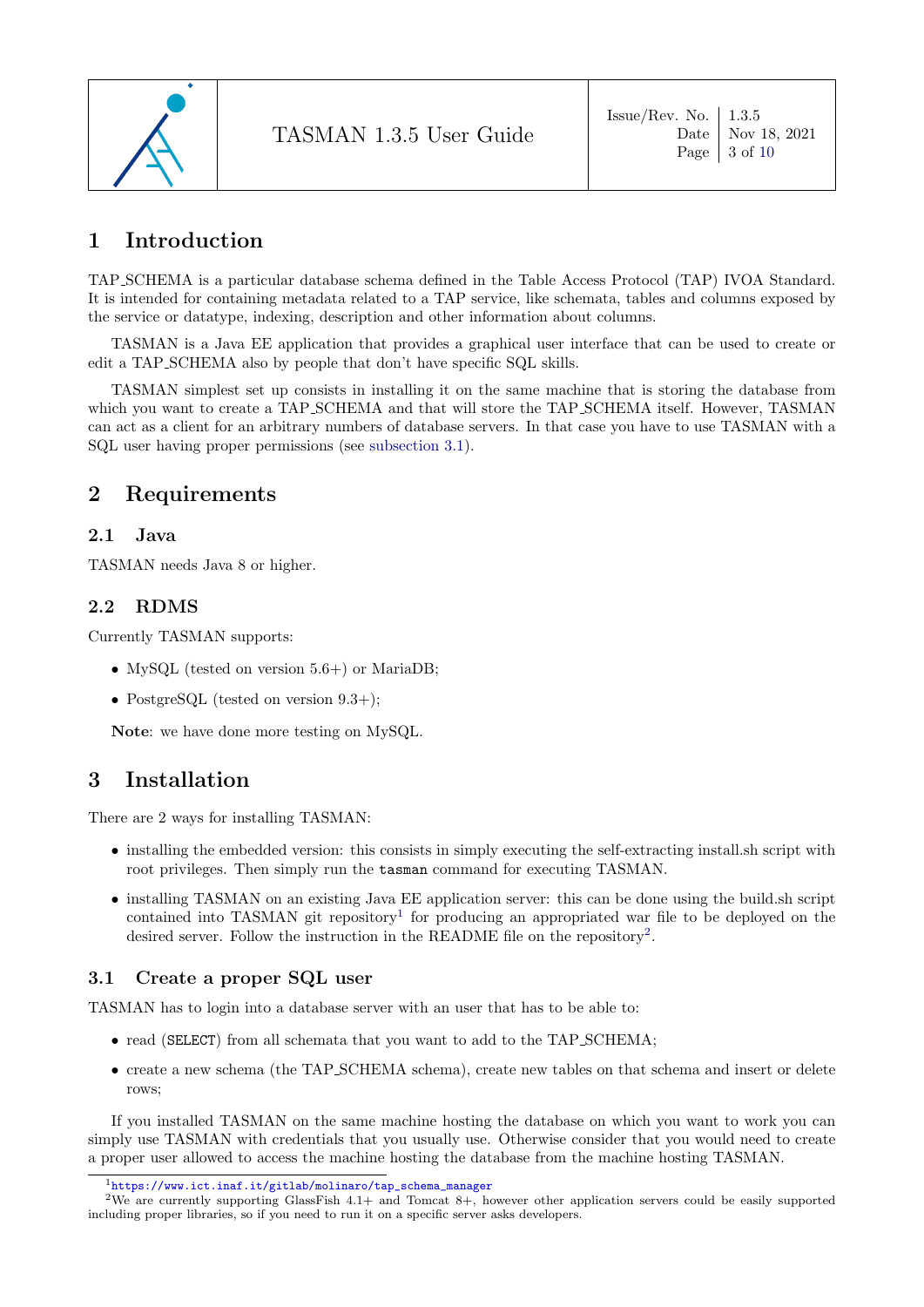

### 3.2 MySQL

A typical set up could be created with the following statements:

```
CREATE USER 'tsm'@'<tsm-host>' IDENTIFIED BY '<tsm-password>';
GRANT SELECT ON *.* TO 'tsm'@'<tsm-host>';
GRANT ALL PRIVILEGES ON `<tap_schema>`.* TO 'tsm'@'<tsm-host>';
```
If you are stuck on connection problems check also the content of MySQL configuration file (usually located at /etc/mysql/my.cnf or /etc/my.cnf), looking in particular for the following options:

- bind-address
- skip-networking

Important note if your TAP SCHEMA references some views built using UDFs (User Defined Functions) the MySQL user used by TASMAN needs to have grants allowing using those UDFs.

#### <span id="page-3-0"></span>3.3 PostgreSQL

PostgreSQL roles configuration is quite complex so we suggest you accessing the database from TASMAN using the standard postgres user.

You may have to configure the pg\_hba.conf file (typical location for this files could be /var/lib/pgsq← l/data/pg\_hba.conf or /etc/postgresql/9.x/main/pg\_hba.conf), adding the allowed IP address with the md5 method.

| TYPF. | DATABASE | USER. | ADDRESS        | METHOD |
|-------|----------|-------|----------------|--------|
| host  | all      | all   | 192.168.0.5/32 | md5    |

# <span id="page-3-1"></span>4 Naming convention

Unlike the standard, our TASMAN allows the TAP SCHEMA to have an arbitrary name and to be located both on a different database server and a different machine from the source schema, although TAP-1.1 goes this same direction. This implies also the support for multiple TAP SCHEMA schemata on the same database server.

To distinguish these 2 database servers we chosen the following naming convention:

- Source database server: the machine hosting the database referenced by the TAP SCHEMA.
- TAP\_SCHEMA database server: the machine hosting the database containing the TAP\_SCHEMA schema.

<span id="page-3-2"></span>In the simplest configurations these 2 machine are the same machine.

# 5 Usage

#### <span id="page-3-3"></span>5.1 Login

<span id="page-3-4"></span>On the first page TASMAN asks you for the password you had configured in the first setup step.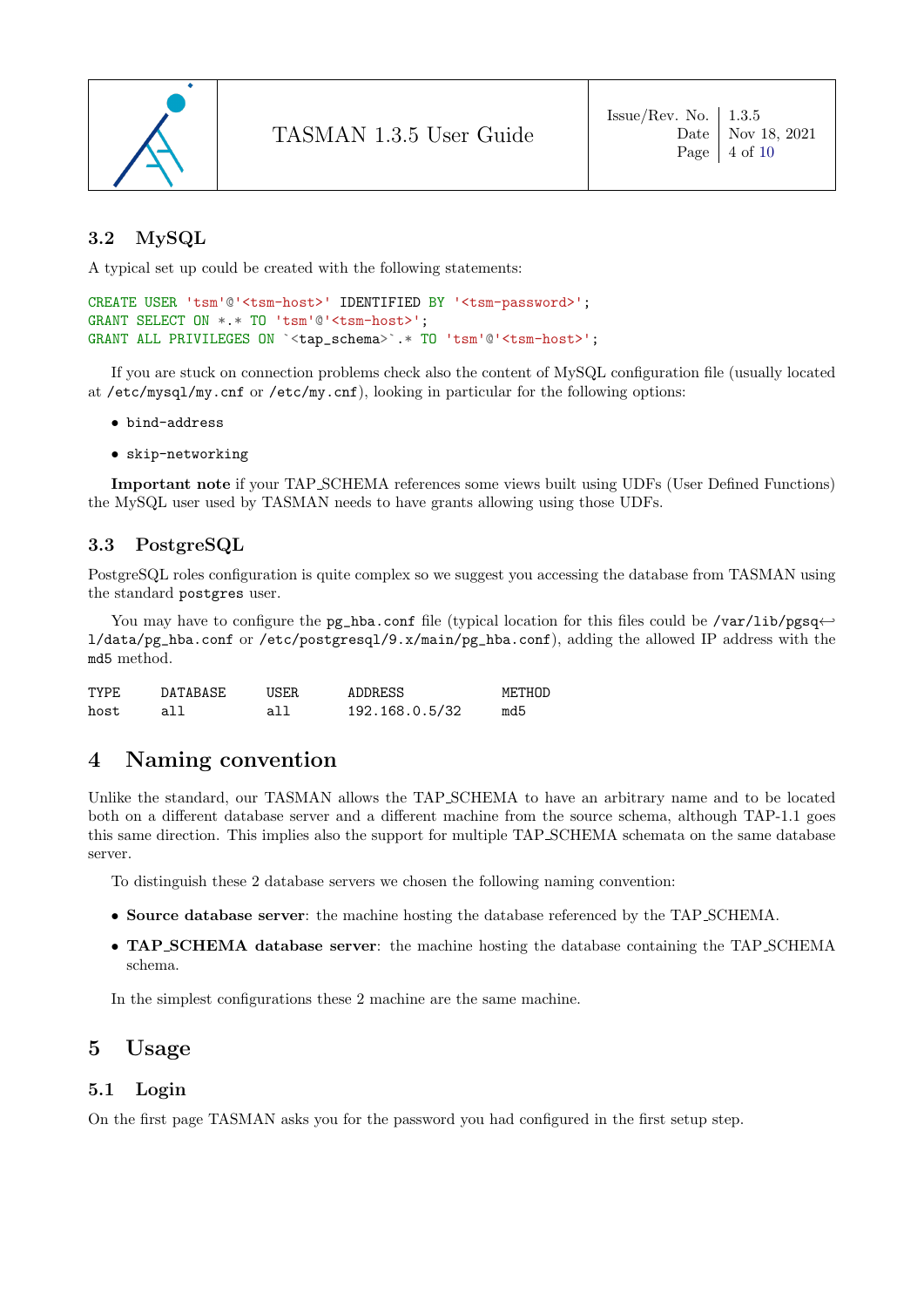

### 5.2 Credentials insertion

If you login successfully a page called "Credentials insertion" is shown to you. Here you can add an arbitrary number of items containing information regarding database connections and TAP SCHEMA settings.

| <b>Credentials editing</b>                                         | ×                                                                                                  |
|--------------------------------------------------------------------|----------------------------------------------------------------------------------------------------|
| <b>Database type</b>                                               | <b>MySQL</b><br>$\boldsymbol{\mathrm{v}}$                                                          |
| <b>Hostname</b>                                                    | localhost                                                                                          |
| Port                                                               | 3306                                                                                               |
| <b>Username</b>                                                    | root                                                                                               |
| <b>Password</b>                                                    |                                                                                                    |
| yr<br>TAP_SCHEMA name<br>ĵη<br>TAP_SCHEMA version<br>yn<br>n<br>yn | Separate credentials<br>test ts<br>$1.1 - IAA2$<br>$\boldsymbol{\mathrm{v}}$<br><b>Has obscore</b> |
| n<br>n                                                             | Save changes<br>Close                                                                              |

Figure 1: Credentials editing modal

<span id="page-4-0"></span>For adding new credentials press the "Add new database credentials" button. A modal window will open; it contains:

- a set of inputs for specifying database connection parameters;
- a "Separate credentials" checkbox: select this if the source database server is different from the TAP SCHEMA database server (see [Figure 1\)](#page-4-0);
- an input for specifying a custom TAP\_SCHEMA name;
- a version for the TAP\_SCHEMA (see also ...);
- a "Has obscore" checkbox: select this if you want TASMAN will generate also the ObsCore table;
- if the "Has obscore" checkbox is selected, an input for specifying a custom name for the ivoa schema (which contains the ObsCore table).

When you press the "Save changes" button, credentials will be permanently stored in the file you have specified during the installation.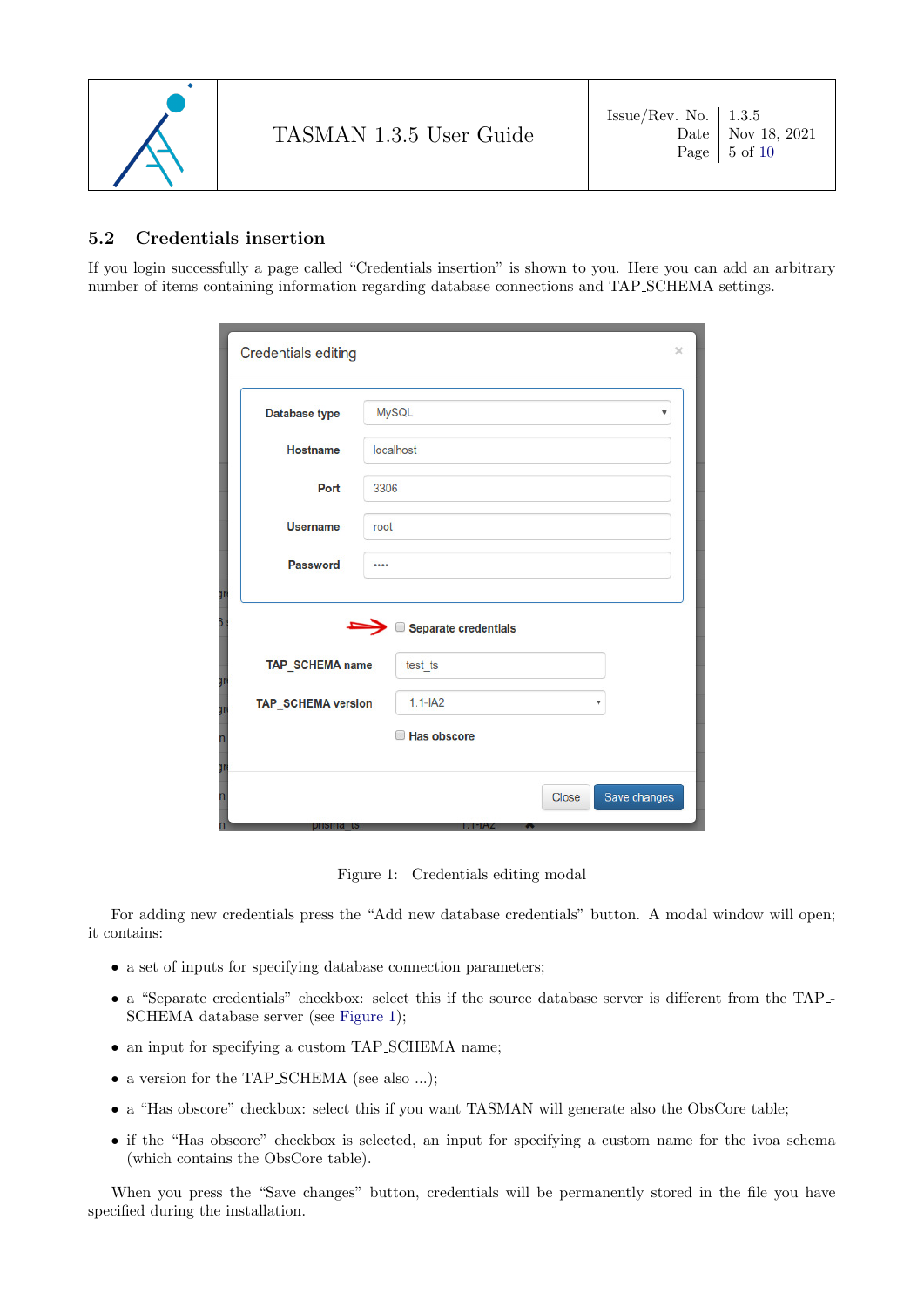

<span id="page-5-2"></span> $\epsilon$ 

Each saved credential will appear in a row of a table [\(Figure 2\)](#page-5-2).

|                     | <b>Credentials</b>                     | <b>TAP SCHEMA name</b> | <b>Version</b> | <b>Obscore</b> | <b>Obscore version</b> | <b>IVOA</b> schema name<br>ivoa | Login                          |
|---------------------|----------------------------------------|------------------------|----------------|----------------|------------------------|---------------------------------|--------------------------------|
| 侖╱                  | (MySQL) localhost:3306 root            | test tap schema        | 1.1            |                | 1.1                    |                                 | ю                              |
| 侖╱                  | (MySQL) portal1.ia2.inaf.it:3306 sonia | <b>TAP SCHEMA</b>      | $1.1 - IA2$    | ✔              | 1.1                    |                                 | ٠D                             |
| delete<br>redential | edit<br>credential                     |                        |                |                |                        |                                 | login using<br>this credential |

Figure 2: Use a saved credential

When you press the "Login in" button from a saved credential row TASMAN will try to load the TAP SCHEMA.

#### <span id="page-5-0"></span>5.3 Checking for inconsistencies

During the TAP SCHEMA loading, TASMAN will check for inconsistencies. This means that the source database structure is compared with data stored into the existing TAP SCHEMA in order to recognize inconsistent situations like:

- TAP SCHEMA contains schemata, tables or columns that are not contained anymore into the source database;
- a column in the TAP SCHEMA has a different indexing or datatype compared with the source database metadata;

If some of these situations are detected TASMAN will show a list of inconsistencies and if you click on the "Proceed" button the application will modify the TAP SCHEMA content in order to be consistent with the database structure.

# <span id="page-5-1"></span>5.4 TAP SCHEMA editing

From the TAP SCHEMA editor interface you can add or remove schemata, tables and columns from the TAP - SCHEMA and edit their properties like utype, description and more.

On each moment you have a selected schema, table and column and you can see properties regarding that objects. Schemata and tables are displayed in a tab interface, while columns are displayed in a scrollable list.

Clicking the green buttons containing a "plus symbol" [\(Figure 4\)](#page-6-2) will open a modal dialog from which you can select elements to add into the TAP SCHEMA.

In the upper part of the editor page you can find some buttons [\(Figure 3\)](#page-5-3) for performing the following actions:

• Show update operations: opens a modal dialog showing the list of operations that will be performed on the TAP SCHEMA database if you press the "Update" button.

<span id="page-5-3"></span>

Figure 3: Buttons on the upper part of the page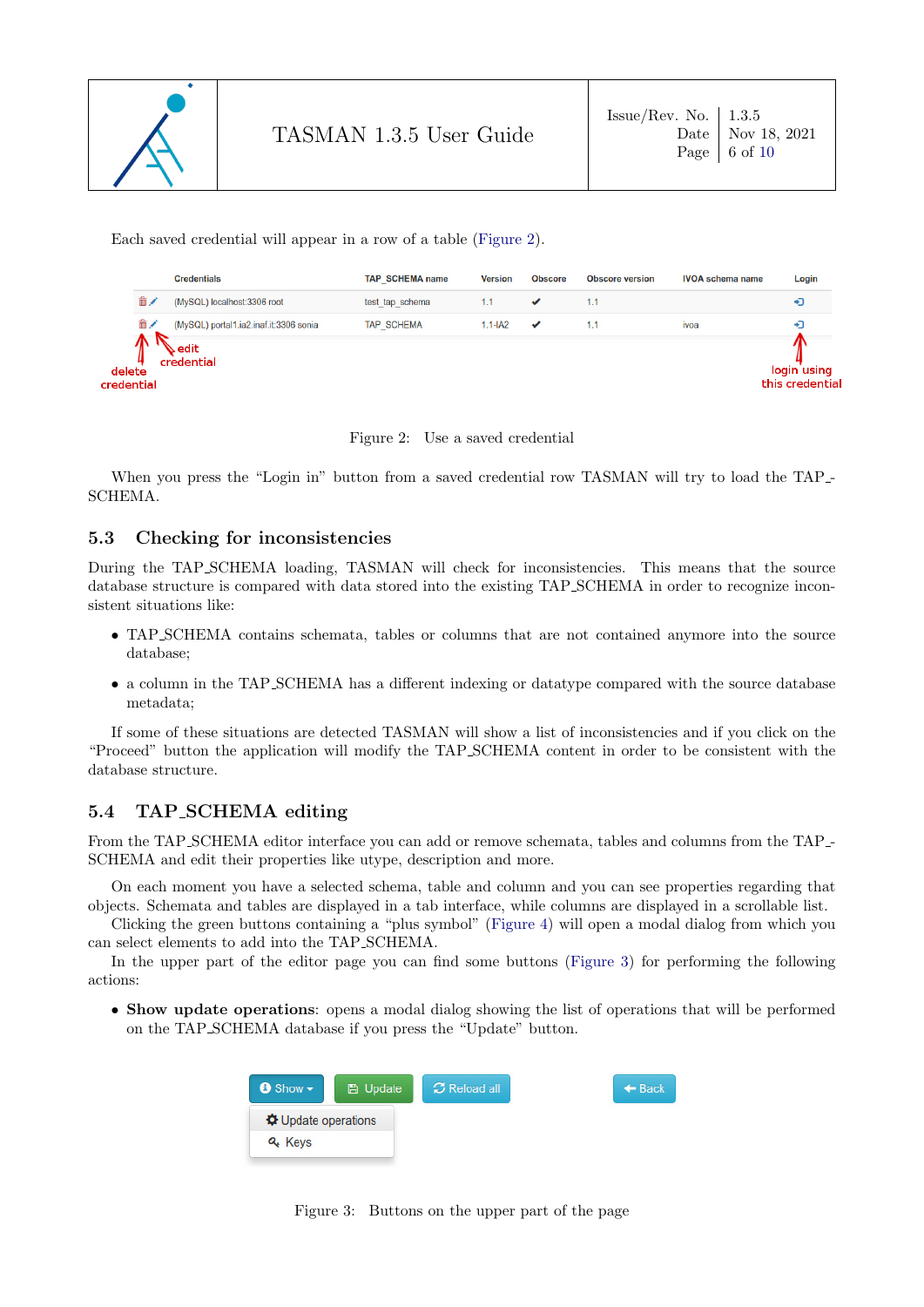

- Show keys: opens a modal dialog showing the database keys exposed by the TAP SCHEMA.
- Update: stores on the TAP SCHEMA database the modifications that you have performed using the editor.
- Reload all: reloads the entire TAP\_SCHEMA, performing the consistency check again (useful if you have changed the source database structure while the TAP SCHEMA editor was opened).
- Back: returns on the "Credentials insertion page".

| selected schema                                                                 | $\overline{\phantom{a}}$ add new schema                                 |                        |                           |
|---------------------------------------------------------------------------------|-------------------------------------------------------------------------|------------------------|---------------------------|
| aao local<br>$\boldsymbol{\mathsf{x}}$<br><b>Schema utype</b><br>selected table | aao TS test                                                             |                        | <b>Schema description</b> |
| <b>AAO</b><br>$\pmb{\times}$<br>afo<br>$\boldsymbol{\mathsf{x}}$                | $\bullet$ add new table<br>sbi<br>$\mathbf{x}$<br>ech<br>$\pmb{\times}$ |                        |                           |
| <b>Table utype</b>                                                              |                                                                         |                        | <b>Table description</b>  |
| U.<br><b>Columns</b><br>$\bullet$                                               | add new column<br>set column indexes                                    | dec_c                  | Selected column data      |
| ·E date obs<br>×                                                                | selected column                                                         | Datatype: adql:VARCHAR |                           |
| dec c<br>×                                                                      |                                                                         | <b>STD</b>             |                           |
| dec rad<br>×                                                                    |                                                                         | UType:                 |                           |
| detector<br>×                                                                   |                                                                         |                        |                           |
| $\frac{1}{2}$ exp id<br>×                                                       |                                                                         | UCD:                   |                           |
| exp time<br>×                                                                   |                                                                         |                        |                           |
| flt<br>×                                                                        |                                                                         | Unit:                  |                           |
| a <sub>s</sub> idAAO<br>×                                                       |                                                                         | <b>Description:</b>    |                           |

Figure 4: Editing of a TAP SCHEMA

#### <span id="page-6-2"></span><span id="page-6-0"></span>5.4.1 Column indexes editor

Clicking on the "sorting icon" on the top of the columns panel a modal dialog will be opened. This dialog allows to set the value of the column index properties simply sorting the columns of the selected table. The modal is split in two parts: on the left there are the unsorted columns (their column index will remain unset); on the right there are the sorted columns (first column of the list will have column index equals to 1, the index is then incremented by one on each following column).

You can sort the columns simply dragging them on the desired position.

<span id="page-6-1"></span>You can also select all the columns on the left (or a subset of them) and move them to the right and vice versa.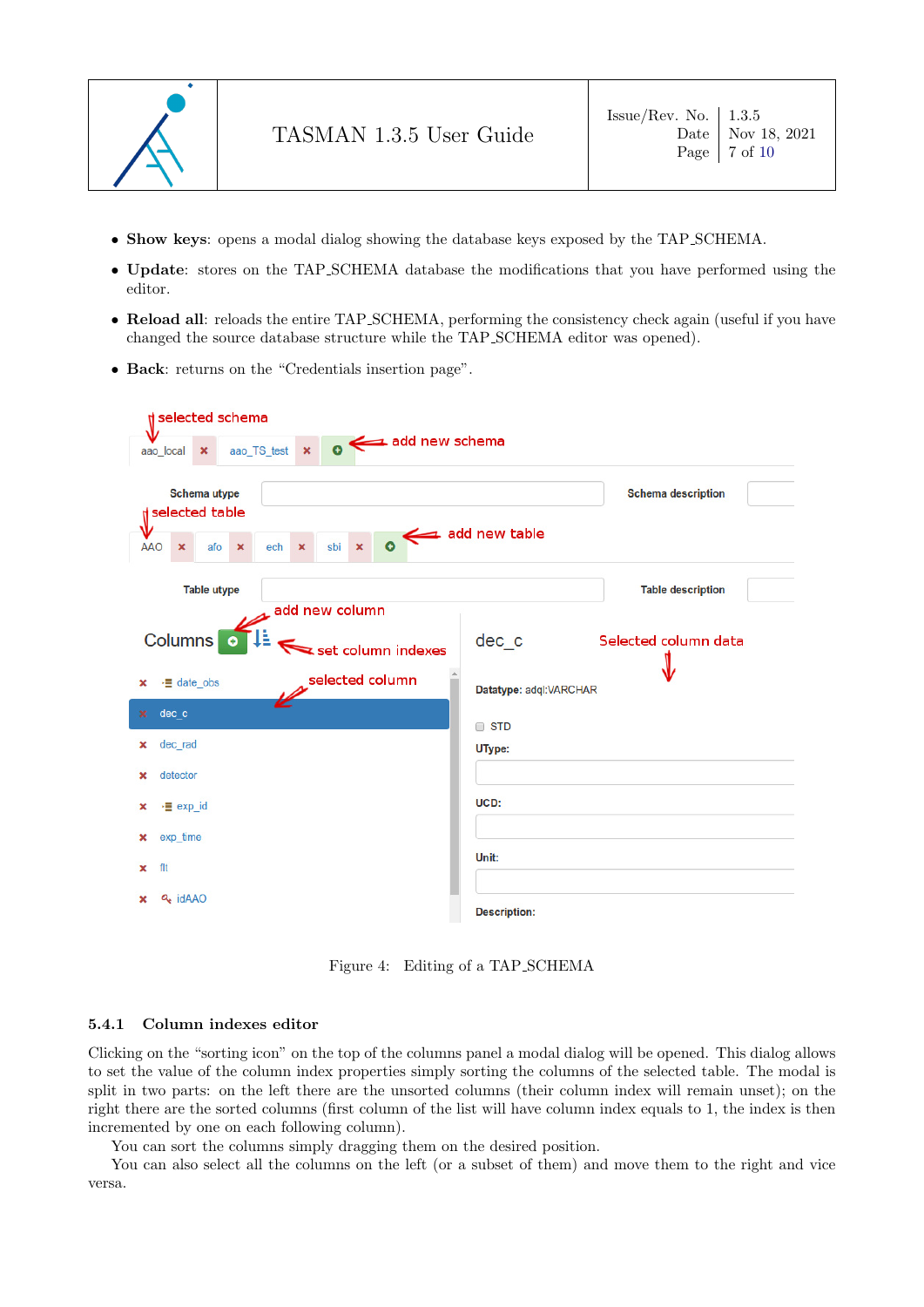

Sort columns **Unsorted columns**  $\approx$   $\rightarrow$ Sorted columns  $\approx$   $\approx$ DEC RAD DATE OBS **E** FILE\_URL DEC C **NAXIS** ØRA C **NAXIS1 TELESCOPE** NAXIS2 OBS MODE O OBSERVER **Ø** OBJECT **EXP TIME O ORIGIN POLICY Ø INSTRUMENT PROGRAM DETECTOR** RA RAD **ØFLT**  $\Box$  update time afo **E** FILE NAME go update\_time\_ech update\_time\_sbi Save changes Close

Figure 5: Sorting columns for generating the column index properties

#### 5.4.2 UCD validation tool

Clicking on column UCD text input a modal appears and it can be used to search and validate UCDs. The user can choose:

- search by description [\(Figure 6\)](#page-8-2);
- manual insertion;

The first option is based on the Strasbourg astronomical Data Center (CDS) dedicated services<sup>[3](#page-7-1)</sup> but relies on an additional service, called UCD REST, that wraps the SOAP CDS services into a REST architecture. The URL of this web service can be changed during the installation.

The second option is based on the UcdValidator library<sup>[4](#page-7-2)</sup> written by Grégory Mantelet of the Astronomisches Rechen Institut (ARI) and allows validation of manual inserted UCDs. This is useful both for validating custom UCD and in the case where the CDS services are temporary unavailable.

When the UCD search dialog is opened, TASMAN uses the CDS services for searching an UCD from a textual description.

The result of the search consists in a selected UCD and a list of other available UCD words. It is possible to select some of these words and click the "Rebuild UCDs" button to obtain other valid combinations.

On the top menu bar there is a "Custom UCDs" button. It opens a modal from which the user can add some customized UCDs. It is possible to insert them using the "Manual insertion" mode on the UCD insertion dialog. Custom UCDs are shared between all TASMAN users. The admin can delete all UCDs; generic users can delete only UCDs they have created.

<span id="page-7-1"></span><span id="page-7-0"></span><sup>3</sup><http://cdsweb.u-strasbg.fr/UCD/>

<span id="page-7-2"></span><sup>4</sup><https://github.com/gmantele/ucdvalidator>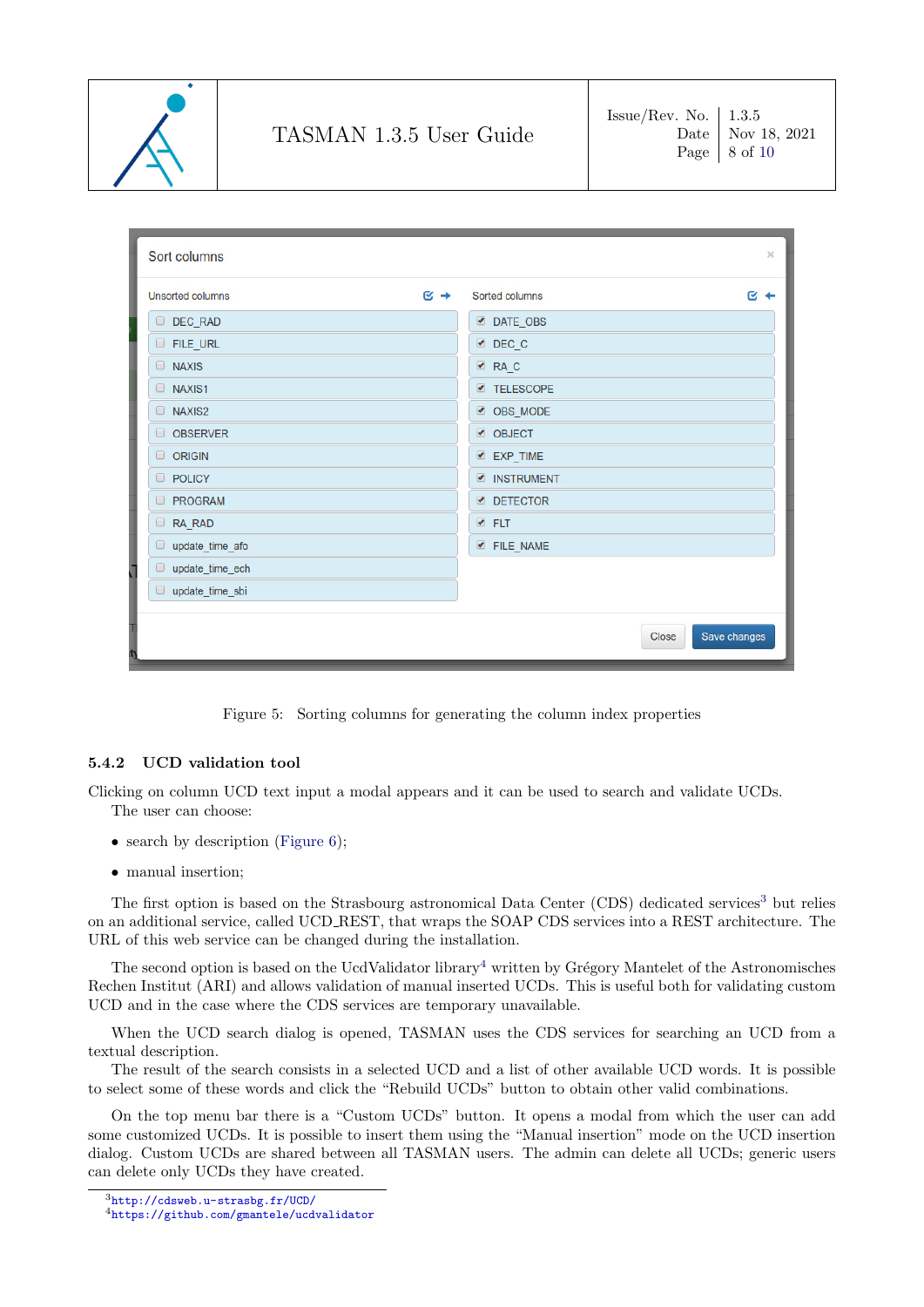

| <b>UCD Search Dialog</b>     |                                                                                        | $\times$     |  |  |  |
|------------------------------|----------------------------------------------------------------------------------------|--------------|--|--|--|
|                              | ● Search by description ● Manual insertion                                             |              |  |  |  |
| <b>Description:</b>          |                                                                                        |              |  |  |  |
| observation date             |                                                                                        | $\alpha$     |  |  |  |
| Selected UCD: time.epoch;obs |                                                                                        |              |  |  |  |
| Other suggested UCD:         |                                                                                        |              |  |  |  |
| Word                         | <b>Definition</b>                                                                      |              |  |  |  |
| $\Box$ time.epoch            | Instant of time related to a generic event (epoch, date, Julian date, time stamp/tag,) |              |  |  |  |
| $\Box$ time.processing       | A time/date associated with the processing of data                                     | $\Omega$     |  |  |  |
| $\Box$ obs                   | <b>Observation</b>                                                                     | S            |  |  |  |
| $\Box$ obs.calib             | <b>Calibration observation</b>                                                         | $\mathbf{s}$ |  |  |  |
|                              | Rebuild UCDs                                                                           |              |  |  |  |
|                              | Close                                                                                  | Save changes |  |  |  |

Figure 6: UCD search dialog using CDS services

### <span id="page-8-2"></span>5.5 Users management

When TASMAN is executed for the first time, username and password for the administrator user are set up. The administrator can use the "Users management" button on the top menu bar for adding/removing other users.

# <span id="page-8-0"></span>6 Advanced configuration

# <span id="page-8-1"></span>6.1 Creating custom TAP SCHEMA versions

TASMAN builds TAP SCHEMA structures dynamically using XML configuration files inside the TASMAN-core module. In this way it is easy to support multiple TAP SCHEMA versions.

It is possible to add a custom version extending one on these XML configurations. There are 2 ways to reference the new XML files:

- Build time: the new files need to be put inside the src/main/resources/schema\_definition folder, then their names need to be added to the list inside the src/main/resources/core.properties file; the project has to be compiled again;
- Execution time: the new files need to be put inside a folder named schema\_definition inside the configuration folder; if the application is installed using the installer no additional actions are needed, otherwise